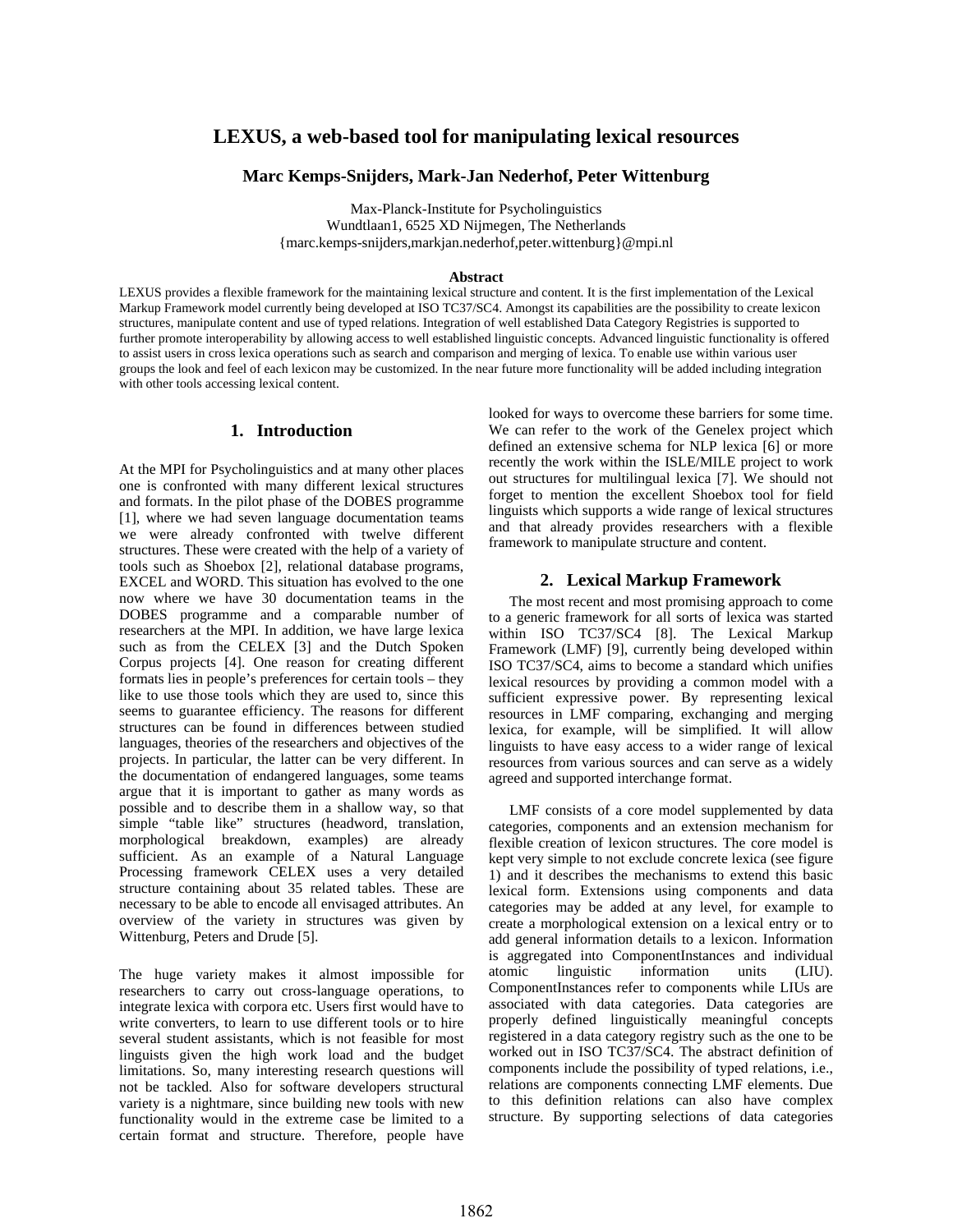taken from widely accepted registries a platform for semantic interoperability between lexica is created.



*The core model of LMF is kept very simple and therefore generic. It basically states that a lexicon has a number of lexical entries and some global information. Each lexical entry must have at least one form and it can have senses. To be able to represent relations between several lexica such as they may occur in multilingual lexica a database node was added. The core model also specifies how this core model can be extended.* 

The LMF standard is supplemented by a number of extensions that are typically found in different applications. These are not part of the core standard, but can be seen as examples and recommendations.

The MPI tested this model against all lexica they have in their repository and institutes like ILC in Pisa tested whether lexicon structures such as worked out in the SIMPLE [10] and PAROLE [11] projects can be represented. At present we are not aware of any serious omissions in the LMF specification and we expect that it will stabilize in 2006 and enter the formal standardization procedure.

### **3. LEXUS Tool**

The LMF specification prompted the development of concrete tools to work with and test the model. LEXUS [12] is a new web-based framework that is fully compliant with the LMF model. It is the first implementation of LMF and demonstrates its usefulness and its possibilities. LEXUS provides a user-definable user interface to enable the creation and manipulation of arbitrary lexical structures. Components and data categories may be added, removed, altered or even rearranged by the user. LEXUS interacts with a number of Data Category Registries, in particular the one currently being established within ISO TC37/SC4 [13], to allow users to re-use widely accepted data categories from registries. Also the Shoebox MDF categories are supported since they are widely used by field workers. The system interacts with the ISO data category registry via an open API including the extraction of value sets. This data category selection process promotes semantic interoperability between lexica maintained by LEXUS. Additionally, users may define data categories of their own to describe linguistic concepts to support researchers who have to deal with different

languages and who want to try out new theories, for example.

LEXUS also allows users to add and manipulate content. Content can be constrained by vocabularies and it is possible to include references to other resources. This allows LEXUS to integrate images, sound and video information. It requires the presence of appropriate players on the client to be able to visualize the different media. Flexible integration of media is particularly important for purposes of language documentation and for applications involving sign language applications.

Based on the lexical resource structure, the data input process is guided to ensure consistency between the data and the structure. On the one hand data input is restricted by the defined structure. On the other hand modifications to the structure are reflected in the data. Modification of lexical resources is done in the user's workspace ensuring that users can work independently of each other. However, this feature also allows multiple users to work on the same lexicon. Each authorized user may add or remove information to/from the lexicon or even change its structure. LEXUS is fully UTF-8 compliant, can export the chosen structure as an XML Schema and can export the lexicon itself as an XML file in TMF format [14].

Due to the generic nature of LMF and the LEXUS implementation it should be useful for different user groups (LEXUS should be useful by language engineers as well as by field linguists). This can only be achieved when the user interfaces can be adapted to meet the various needs of these user groups.. The user interface has been re-designed three times to optimize acceptance. In the begin phase the user interface, for example, had a strong emphasis on the lexical structure and access to the content was a secondary step. We came to understand that many users do not approach lexica this way – structures are often implicit. We therefore had to modify the design to offer access to the content first and only show structure information on request. In addition, users who are willing to read the manual may customize many aspects of the user interface. In particular, the user can design a lay-out similar to those found in traditional written lexica. This allows users to also create printed lexica although some aspects of rendering of LMF lexica in printed form, such as media frame positioning, are not yet solved. The following figures give an impression of the current user interface look and feel.

A powerful feature of LEXUS is its possibility to draw typed relations and to visualize them as indicated in the following figure. This allows users to build up encyclopedic structures and to visualize them, as Manning experienced with his KirrKirr example [15]. This way of looking at a lexicon is much more preferred by, for example, language community members. To meet the goal for enabling format interoperability LEXUS offers import and export modules for Shoebox [16] and CHAT [17] lexica. For lexica written in Excel and Word there are converter options. However, experience shows that each lexicon has to be treated separately, since structure and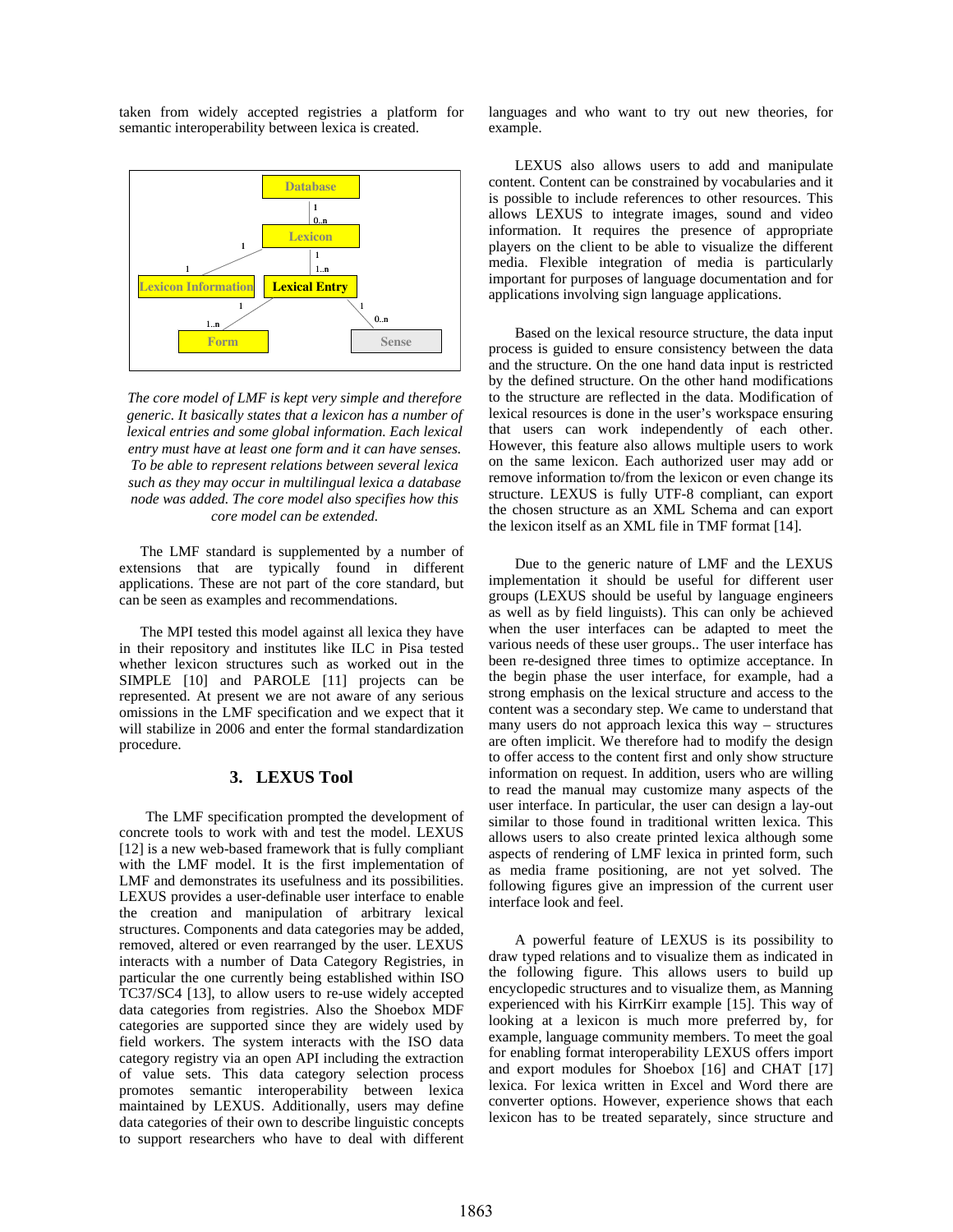encoding is not consistent in general. Often, some preprocessing is required to filter out inconsistencies.



*This figure shows a list of lexical entries in a form that can be determined by the researcher and it gives more information including multimedia streams for a selected entry. Also the way this information is presented can be defined by the user.* 



*This figure shows a typical relational diagram where one word found in a lexical entry can have arbitrary relations with other words found in the same or even other lexica. By clicking on boxes the user can navigate for example through large semantic networks.* 

Common tasks in the use of lexical resources are lookup and comparison of lexical entries. LEXUS allows the user to specify complex search patterns and to search through multiple lexica at the same time. This search enables users to specify the linguistic concepts they are interested in and retrieve the relevant information even if the fields have different names. It is therefore possible for example to compare a "partofSpeech" data category in one lexical resource with a "POS" tagged data category in another resource. Yet, there is no support to allow users to create, store and re-use bottom-up driven mapping files make. This will be one of the next extensions.

### **4. Merging**

By merging, the process of composing a single lexicon out of several lexica is meant. Electronic or printed lexica are often based on information stemming from different sources. In the context of the DOBES project for example, two or more field linguists may compose lexical entries on the same subject language independently from each other. Frequently, the resulting data may be structured differently and contain overlapping and possibly inconsistent information. The input lexica will usually involve a single subject language, but also merging of bilingual lexica are considered. Furthermore, the kind of information stored in the respective input lexica may be very different. One may contain syntactic information, whereas another contains semantic information, or geographical locations where certain words are used, etc.

Manual merging of lexica is a laborious and errorprone task. Especially when time and money are severely limited, automated support of this process is desirable. We have therefore designed a general model for the process of merging. This model incorporates tasks such as the identification of related lexical entries, restructuring of lexical information, and handling of inconsistent data. The model also offers much flexibility in deciding which tasks are to be done automatically and which are to be done manually. The linguist may monitor and influence every individual step in the creation of the new lexicon, and override all values that were derived automatically. At the other extreme, the user may choose to let LEXUS produce the entire target lexicon without any manual intervention.

The nature of the merging process depends foremost on the structures of the source lexica and on the structure of the target lexicon. It further relies on interaction with the user, who may indicate preferences to let certain tasks be done automatically, by means of specialized linguistic functions, or to have LEXUS return the control to the user at certain moments.

After the merging procedure has been established, the actual merging process can start. Lexical entries that are subsequently created in the target lexicon are annotated with their relation to entries from the original lexica. This represents a kind of 'log' of the merging process. One application of this is to allow the linguist to find justification for the existence of new lexical entries in terms of the original lexica.

#### **5. Future Steps**

Since people want to work on lexica not only via the web, but also on their notebooks, we will create a local version of LEXUS as well. LEXUS is written in Java and can be configured to use several database systems such as the Postgres database system or MySQL. The task is to create a suitable packaging that hides all complexity of the underlying application components to the user who will install the tool.

To increase its flexibility we will add some functionality that allows users to more easily integrate lexica that are represented in XML although there may be not an XML schema.

It is obvious that we will have to adapt the user interface several times and offer different shells around the core. Some researchers want to have simple user interface so that they can interact with their consultants directly and establish remote collaborations. In this respect we are planning to start a concrete project for building up a multimedia lexicon with many relation types between lexical entries and attributes. In such a project where we will sit together with community members we